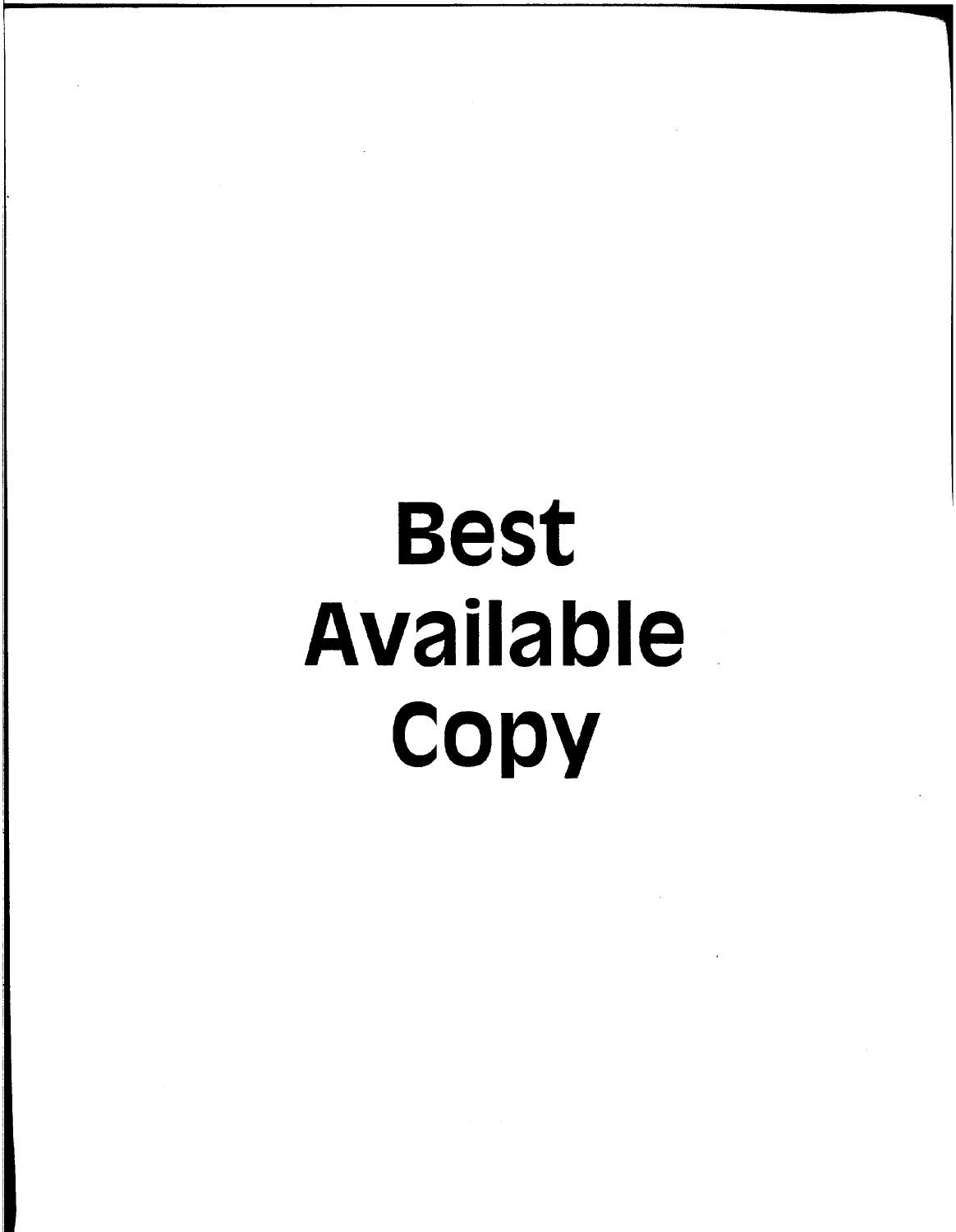|                                                                                                                                                                                                                                                                                                                                                                                                               | <b>REPORT DOCUMENTATION  </b>                       | AD-A275 087                                                     | ed<br>0188                                                                                                                                                                                                                                                                                                                                                                                                                                                                                                                                    |
|---------------------------------------------------------------------------------------------------------------------------------------------------------------------------------------------------------------------------------------------------------------------------------------------------------------------------------------------------------------------------------------------------------------|-----------------------------------------------------|-----------------------------------------------------------------|-----------------------------------------------------------------------------------------------------------------------------------------------------------------------------------------------------------------------------------------------------------------------------------------------------------------------------------------------------------------------------------------------------------------------------------------------------------------------------------------------------------------------------------------------|
| Public reporting burden for this collection of information is estimated to average 1 hour per respon<br>maintaining the data needed, and complating and reviewing the collection of information. Send comm<br>for reducing this burden, to Washington Headquarters Services, Directorate for information Opera<br>the Office of Management and Budget, Papensork Reduction Project (0704-0188), Washington, E |                                                     | <b>IN LINE REE</b>                                              | ross, gathering and<br>anoling pugasitions<br>22202-4302, and to                                                                                                                                                                                                                                                                                                                                                                                                                                                                              |
| 1. Agency Use Only (Leave blank).                                                                                                                                                                                                                                                                                                                                                                             | 2. Report Date.<br>March 1993                       | 3. Report Type and Dates Covered.<br><b>Final - Proceedings</b> |                                                                                                                                                                                                                                                                                                                                                                                                                                                                                                                                               |
| 4. Title and Subtitle.                                                                                                                                                                                                                                                                                                                                                                                        |                                                     |                                                                 | 5. Funding Numbers.                                                                                                                                                                                                                                                                                                                                                                                                                                                                                                                           |
| Processing of Hydrophone Data for Geological Interpretation of the<br><b>Sediment Pond</b>                                                                                                                                                                                                                                                                                                                    |                                                     |                                                                 | Program Element No. 0601153N<br>Project No.<br>3204                                                                                                                                                                                                                                                                                                                                                                                                                                                                                           |
| 6. Author(s).<br>Ashok K. Kalra, James A. Showalter, and Lisa A. Pflug                                                                                                                                                                                                                                                                                                                                        |                                                     |                                                                 | Task No.<br>040                                                                                                                                                                                                                                                                                                                                                                                                                                                                                                                               |
|                                                                                                                                                                                                                                                                                                                                                                                                               |                                                     |                                                                 | Accession No.<br>DN250054                                                                                                                                                                                                                                                                                                                                                                                                                                                                                                                     |
|                                                                                                                                                                                                                                                                                                                                                                                                               |                                                     |                                                                 | 571521503<br>Work Linit No.                                                                                                                                                                                                                                                                                                                                                                                                                                                                                                                   |
|                                                                                                                                                                                                                                                                                                                                                                                                               |                                                     |                                                                 | 8. Performing Organization                                                                                                                                                                                                                                                                                                                                                                                                                                                                                                                    |
| 7. Performing Organization Name(s) and Address(es).<br><b>Naval Research Laboratory</b>                                                                                                                                                                                                                                                                                                                       |                                                     |                                                                 | Report Number.                                                                                                                                                                                                                                                                                                                                                                                                                                                                                                                                |
| Ocean Acoustics Branch                                                                                                                                                                                                                                                                                                                                                                                        |                                                     |                                                                 | NRL/PP/7175--93-0032                                                                                                                                                                                                                                                                                                                                                                                                                                                                                                                          |
| Stennis Space Center, MS 39529-5004                                                                                                                                                                                                                                                                                                                                                                           |                                                     |                                                                 |                                                                                                                                                                                                                                                                                                                                                                                                                                                                                                                                               |
| 9. Sponsoring/Monitoring Agency Name(s) and Addre                                                                                                                                                                                                                                                                                                                                                             |                                                     |                                                                 | 10. Sponsoring/Monitoring Agency                                                                                                                                                                                                                                                                                                                                                                                                                                                                                                              |
| <b>ELECTF</b><br><b>Office of Naval Research</b>                                                                                                                                                                                                                                                                                                                                                              |                                                     |                                                                 | Report Number.                                                                                                                                                                                                                                                                                                                                                                                                                                                                                                                                |
| 800 N. Quincy St.<br>Arlington, VA 22217-5000                                                                                                                                                                                                                                                                                                                                                                 |                                                     | <b>JAN2 7 1994</b>                                              | NRL/PP/7175--93-0032                                                                                                                                                                                                                                                                                                                                                                                                                                                                                                                          |
|                                                                                                                                                                                                                                                                                                                                                                                                               |                                                     |                                                                 |                                                                                                                                                                                                                                                                                                                                                                                                                                                                                                                                               |
|                                                                                                                                                                                                                                                                                                                                                                                                               |                                                     |                                                                 |                                                                                                                                                                                                                                                                                                                                                                                                                                                                                                                                               |
|                                                                                                                                                                                                                                                                                                                                                                                                               |                                                     |                                                                 |                                                                                                                                                                                                                                                                                                                                                                                                                                                                                                                                               |
| 13. Abstract (Maximum 200 words).                                                                                                                                                                                                                                                                                                                                                                             |                                                     |                                                                 | We have processed the archived basebanded complex time series hydrophone data, over the sediment pond, that was                                                                                                                                                                                                                                                                                                                                                                                                                               |
| incident coherent events and we give our interpretation of these events.                                                                                                                                                                                                                                                                                                                                      |                                                     |                                                                 | acquired with high resolution waveform (Upsweep, HFM, 210 - 280 Hz). This data was first unbasebanded to its original band,<br>i.e., from 210 to 280 Hz and then matched filtered with the source replica. For the purpose of geological interpretation, it was then<br>basebanded to a lower frequency which improved the time resolution of the data. The coherent low velocity noise, that was present<br>throughout the data set, was later removed with proper velocity filters. These processing steps helped in revealing the vertical |
|                                                                                                                                                                                                                                                                                                                                                                                                               |                                                     |                                                                 | $94 - 02591$<br> 期間間間肥脚部部                                                                                                                                                                                                                                                                                                                                                                                                                                                                                                                     |
| 26<br>1                                                                                                                                                                                                                                                                                                                                                                                                       | 055                                                 |                                                                 |                                                                                                                                                                                                                                                                                                                                                                                                                                                                                                                                               |
|                                                                                                                                                                                                                                                                                                                                                                                                               |                                                     |                                                                 | 15. Number of Pages.<br>5                                                                                                                                                                                                                                                                                                                                                                                                                                                                                                                     |
|                                                                                                                                                                                                                                                                                                                                                                                                               |                                                     |                                                                 |                                                                                                                                                                                                                                                                                                                                                                                                                                                                                                                                               |
| 14. Subject Terms.<br>Ocean acoustics, reverberation                                                                                                                                                                                                                                                                                                                                                          |                                                     |                                                                 | 16. Price Code.                                                                                                                                                                                                                                                                                                                                                                                                                                                                                                                               |
|                                                                                                                                                                                                                                                                                                                                                                                                               |                                                     |                                                                 | 20. Limitation of Abstract.                                                                                                                                                                                                                                                                                                                                                                                                                                                                                                                   |
| of Report.                                                                                                                                                                                                                                                                                                                                                                                                    | <b>18. Security Classification</b><br>of This Page. | <b>19. Security Classification</b><br>of Abetract.              |                                                                                                                                                                                                                                                                                                                                                                                                                                                                                                                                               |
| 17. Security Classification<br>Unclassified                                                                                                                                                                                                                                                                                                                                                                   | Unclassified                                        | <b>Unclassified</b>                                             | <b>SAR</b>                                                                                                                                                                                                                                                                                                                                                                                                                                                                                                                                    |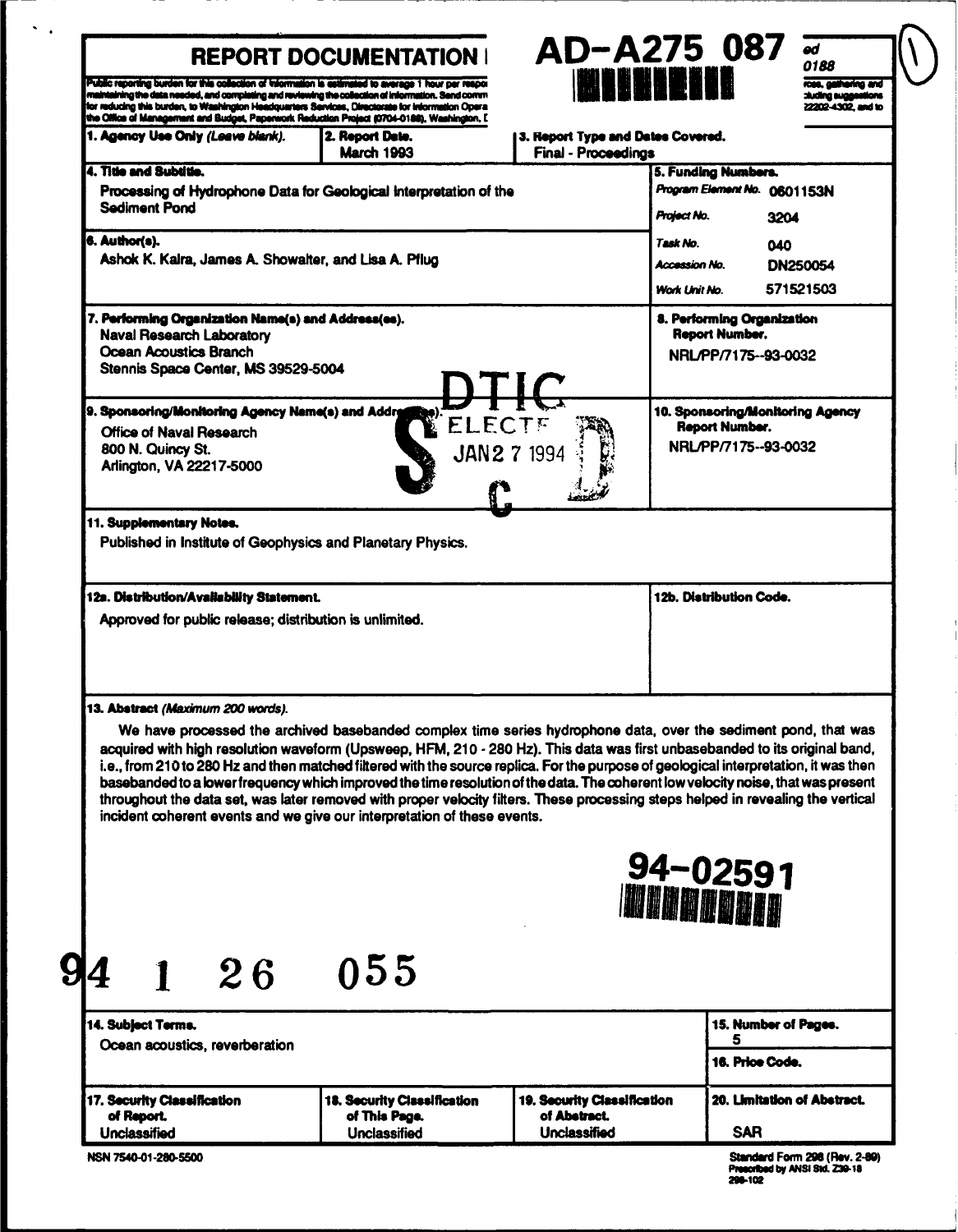# Spring ARSRP Research Symposium 23-25 March, 1993 La Jolla, CA

## DTIC QUALITY INSPECTED 5

| Accesion For                                |   |                           |  |  |  |
|---------------------------------------------|---|---------------------------|--|--|--|
| NTIS CRA&I<br>DTIC TAB                      | Ø |                           |  |  |  |
| Unannounced<br>Justification                | П |                           |  |  |  |
|                                             |   |                           |  |  |  |
| Distribution /<br><b>Availability Codes</b> |   |                           |  |  |  |
|                                             |   |                           |  |  |  |
|                                             |   |                           |  |  |  |
|                                             |   | Avail and / or<br>Special |  |  |  |



Institute of Geophysics and Planetary Physics **Scripps Institution of Oceanography** La Jolla, CA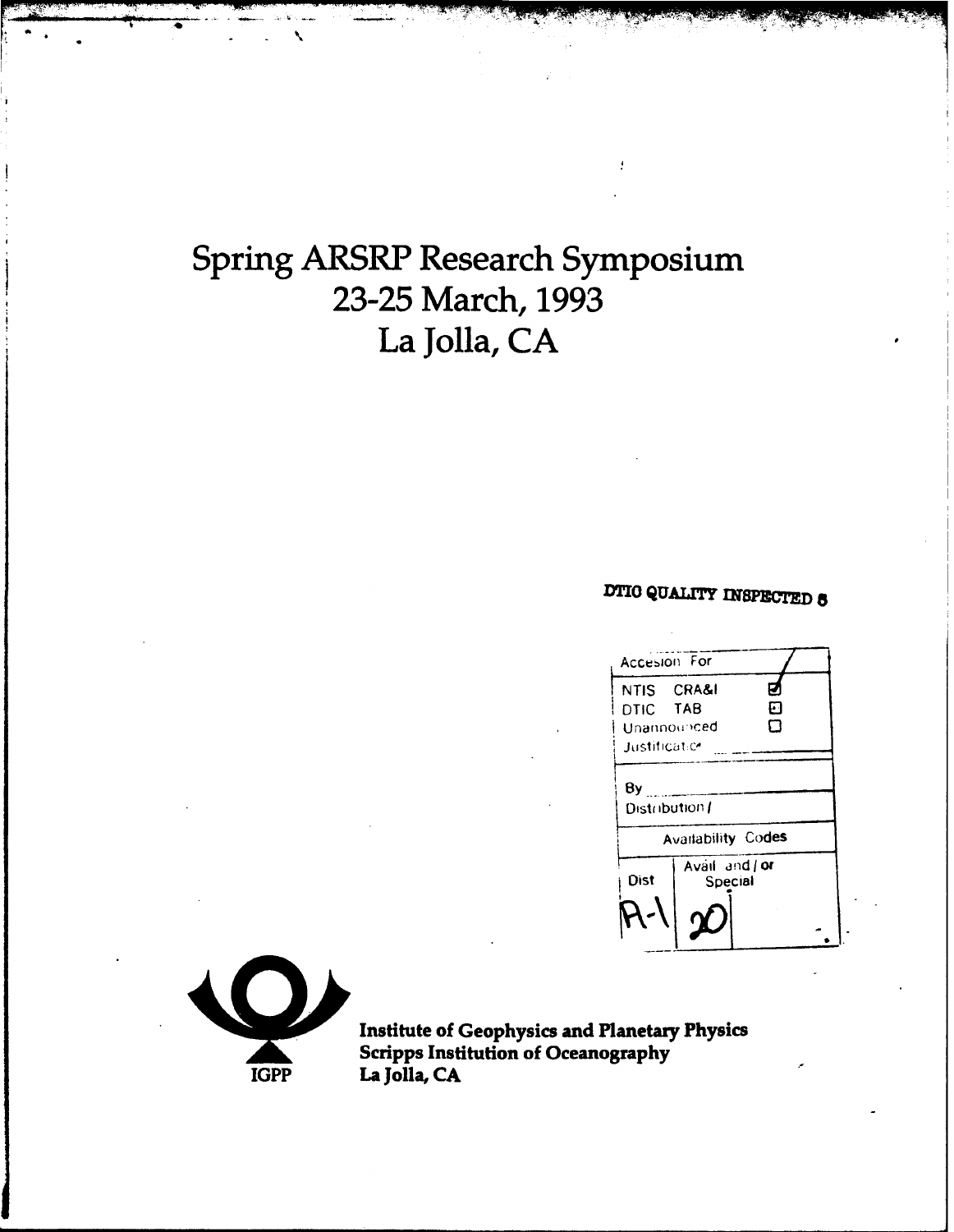#### Processing of Hydrophone Data for Geological Interpretation of the Sediment Pond

by

#### Ashok K. Kalra, James A. Showalter and Lisa A. Pflug Naval Research Laboratory Stennis Space Center, MS 39529-5004

#### ABSTRACT

We have processed the archived basebanded complex time series hydrophone data, over the sediment pond, that was acquired with high resolution waveform (Upsweep, HFM, 210 - 280 Hz). This data was first unbasebanded to its original band, i.e., from 210 to 280 Hz and then matched filtered with the source replica. For the purpose of geological interpretation, it was then basebanded to a lower frequency which improved the time resolution of the data. The coherent low velocity noise, that was present throughout the data set, was later removed with proper velocity filters. These processing steps helped in revealing the vertical incident coherent events and we give our interpretation of these events.

#### INTRODUCTION

We have processed the high resolution (Upsweep, HFM 210 -280 Hz) hydrophone data (not beam formed data) of Track 5, that is located over the sediment pond, in order to facilitate the geological interpretation of the sediment pond. In all, Track 5 consists of 30 pings, from 181 to 210, with a ping interval of 1582 m but only selected pings (188 to 192, 195, 196, 201,204 to 208) were available for processing. Although 128 channels (including two desensitized phones) of hydrophone data were acquired for each ping, for some pings only 64 channels were available for further processing and analysis.

#### PROCESSING OF HYDROPHONE DATA

The hydrophone data available on tape consisted of complex time series which had been complex demodulated to save storage space. Consequently, the first task was to unbaseband the complex time series data to its original frequencies (210 - 280 Hz) and convert it to the real hydrophone data.

The complex time series data was read using the NRL/SSC Off Line Processor (OLP) and converted to SEGY (Society of Exploration Geophysicists 'Y' format) using UNIX equipment and modified software developed by Scripps Institution of Oceanography. This data was still in complex demodulated form. The SEGY data was written to exabyte tapes for storage. Additional software was written by Richard R. Slater (NRL/SSC) to convert the SEGY format to ASCII for portability. This data which was still in the complex demodulated format could now be read, unbasebanded and converted to real data by software written in PV\_WAVE environment (Pflug, Caruthers and Slater, 1993).

It was decided that the first twenty seconds of hydrophone data was more than sufficient for later (geological) interpretation. The original complex basebanded data was sampled at 128 Hz and so 2560 sample points corresponding to 20 seconds were further processed. To return the complex demodulated data to its original real, high frequency band, the data was shifted up in frequency (frequency modulated) to the original 210 - 280 Hz region and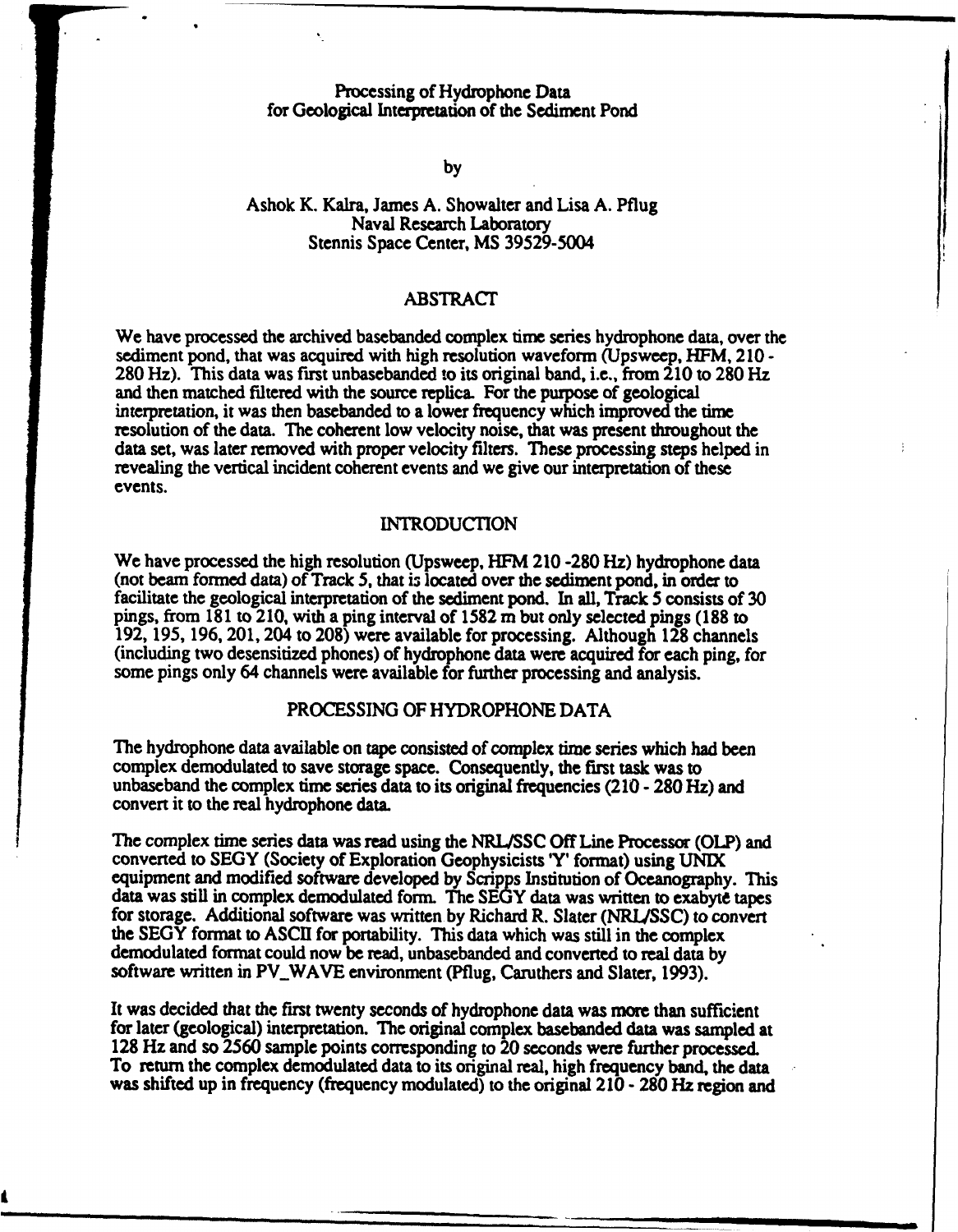paired with the corresponding negative frequency complex conjugate mirror image. This required that the sampling rate be increased to a minimum of 560 Hz. The modulated real data was interpolated to a sampling rate of 640 (or 12 800 real sample points for twenty seconds), a rate for which the data is somewhat oversampled.

The real data was matched filtered using the original 210 - 280 Hz (Upsweep, HFM) source replica. The time zero was defined to be the origin of source transmission.







 $\bullet$  .

At this stage, a display of the high frequency wideband (210 - 280 Hz) data indicated that time domain interpretation of such a high frequency data was difficult (see Figure 1). In order to improve the interpretational aspect of the data, the real data was basebanded to lower frequency of 0 Hz. The additional step of basebanding the data involved shifting the 210 - 280 Hz positive and negative frequency regions down to 0 Hz and applying an inverse Fourier transform to obtain time-domain data. This resulted in a simpler time domain wavelet and increased the time resolution of the data set (Figure 2).

#### DISCUSSION ON PROCESSING

Basebanding the data to lower frequency results in a relatively higher ratio of main-lobe to side-lobe energy in time domain in comparison to the one basebanded to higher frequency. This is illustrated in Figure 3. Figure 3 shows two time-domain-wavelets; one basebanded to 0Hz (5 - 75 Hz) and another at 205 Hz (210 - 280 Hz) with an identical bandwidth of 70 Hz. The wavelet basebanded to higher frequency (Figure 3b) exhibits a number of side lobes that are quite high in amplitude as compared to the main lobe. The wavelet basebanded to lower frequency (Figure 3a), on the other hand, indicates only one side lobe on either side of the main lobe and the side lobe energy is much lower than the main lobe. This contributes to the ease in the interpretational aspect of the wavelet basebanded to lower frequency such as the one in Figure 3a.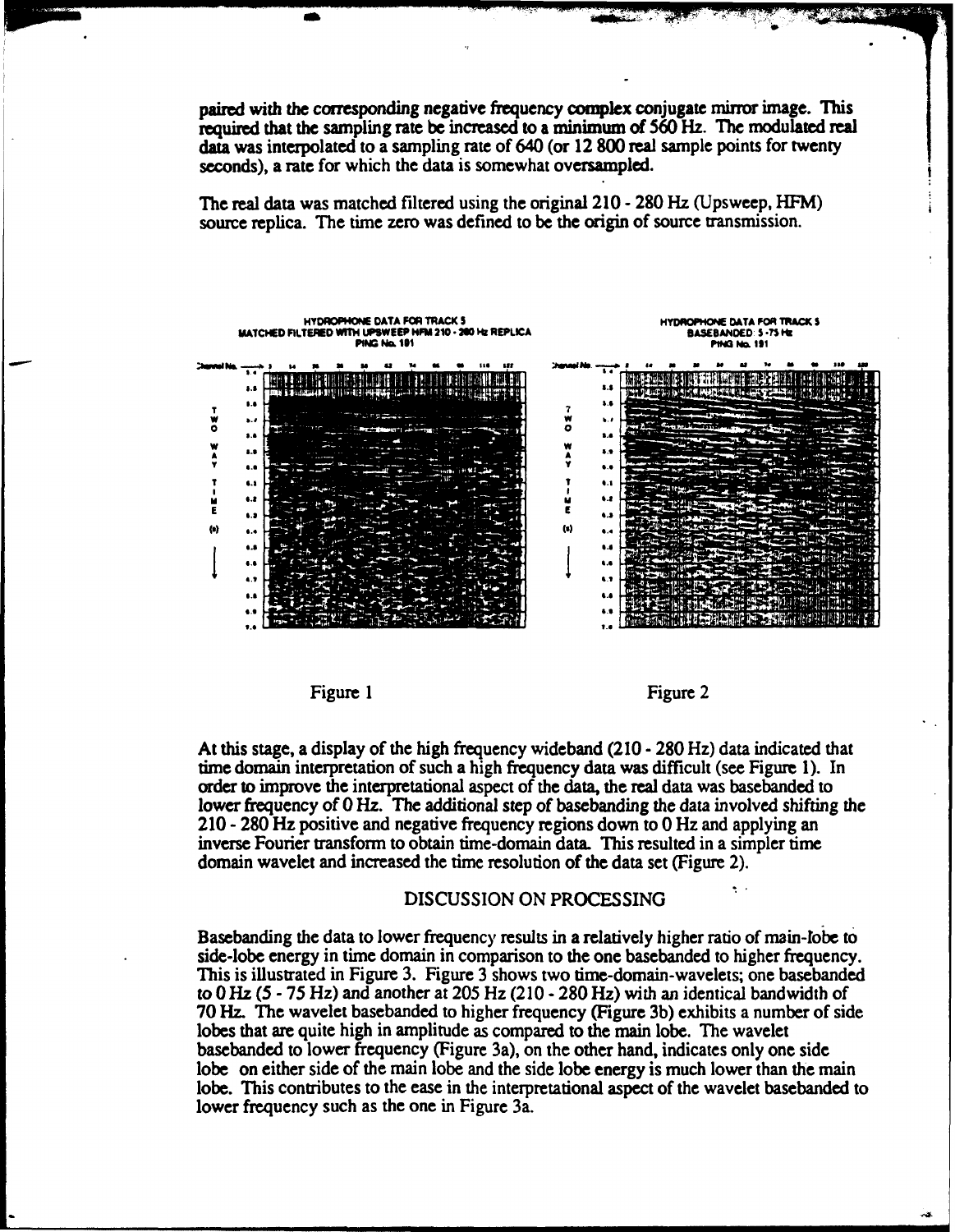









This was further verified by a wedge model which consists of two geological horizons, forming a wedge, indicating a varying degree of separation (thickness) between the horizons from one channel to the next. Figures 4 and 5 are the time responses to unbasebanded (210 - 280 Hz) wavelet and wavelet basebanded to 0 Hz (5 - 75 Hz) respectively. Obviously, the response to wavelet basebanded to lower frequency (Figure 5) is better able to detect the existence of two closely spaced horizons and thus exhibits better time resolution.

Next, data basebanded to 0 Hz was velocity filtered to enhance the vertically arriving events. Figure 6 shows the data of Figure 2 after velocity filtering, and it clearly has enhanced the vertically arriving events and eliminated the interfering coherent events arriving along the hydrophone array.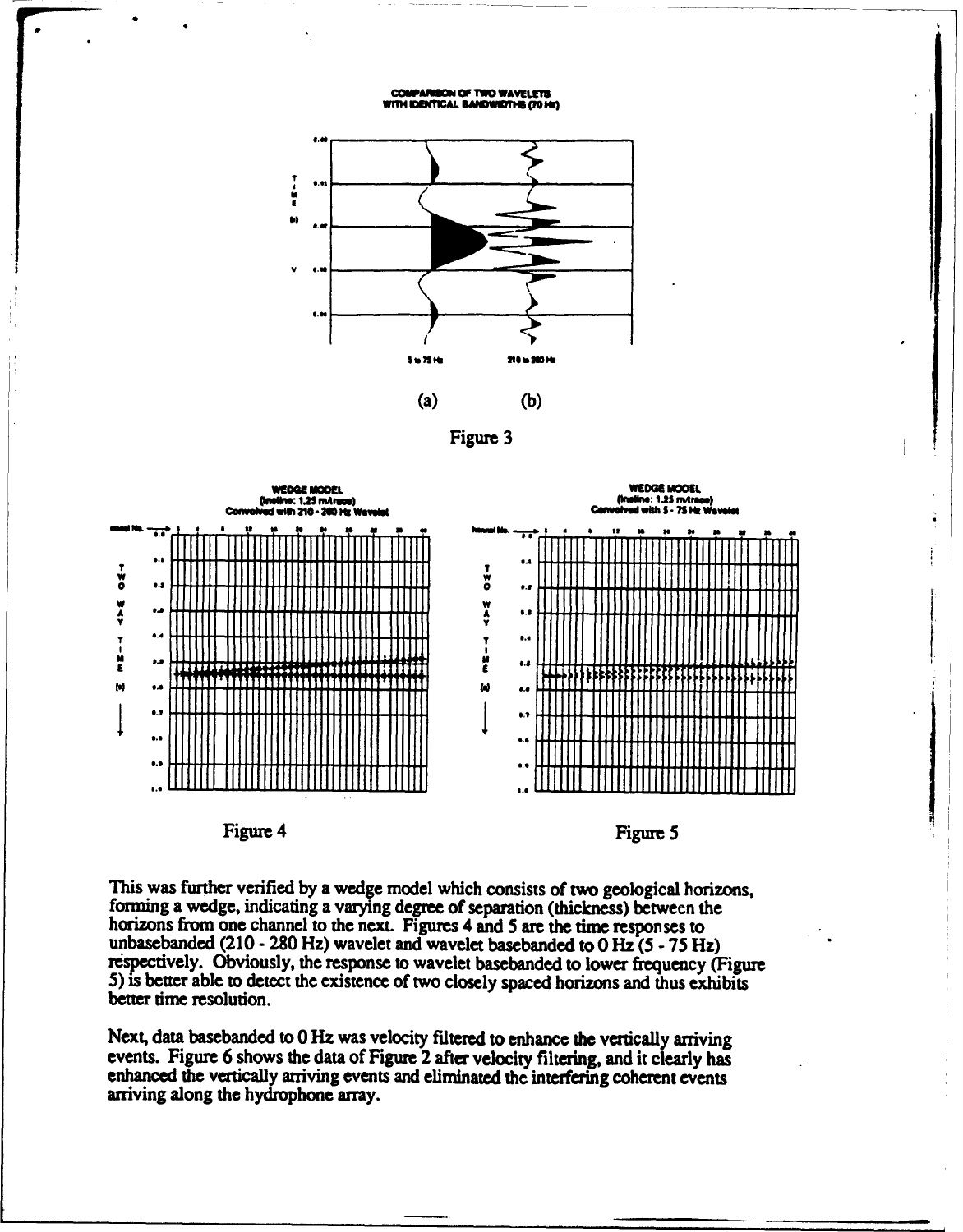#### INTERPRETATION OF DATA

Processed data (such as of Figure 6) indicates a lot of wedge-type horizons interfering with one another. However, we do not expect such sauctures to be real based on geological inferences of the depositional environment in this area. This is an area where pelagic



Figure 6

sediments accumulate at rates measured in centimeters per million years. These are very fine-grained sediments (mostly clay with some minor carbonate) derived from the settling of particles from the water column. Consequently, we do not expect any significant acoustic impedance contrasts within the sediments to generate the reflection events. We give below our interpretation of the data.

This data was acquired with a towed vertical array source, consisting of 10 elements with a separation of 3.66 m and the horizontal towed receiver array with a near offset of 912 m and far offset of 1224.5 m (ARSRP, 1991). With the water depth of 4130 m from the towed arrays and for the flat sea floor case, the incident angles at the receiver array from 6<sup>°</sup> to **80** approximately. The radiation pattern from the source within these angles vary considerably especially considering the presence of source and receiver ghosts. In practice, there was also coupling between the each source elements which further complicated the signal radiated by the source in the vertical direction. It was not possible to deghost the data due to the complicated source radiation pattern. Consequently, we believe that the data of Figure 6 represents in interference pattern of the complicated source signal (including the ghosts) reflected back from the sea floor.

#### **CONCLUSIONS**

It is illustrated that the time-resolution for the purposes of geological interpretation of the hydrophone data is improved when the data is processed with wavelet for which the frequency band is shifted to start at 0 Hz (basebanded to **0** Hz) in comparison to the one for which the passband starts at higher frequency. This should be true for beam forming